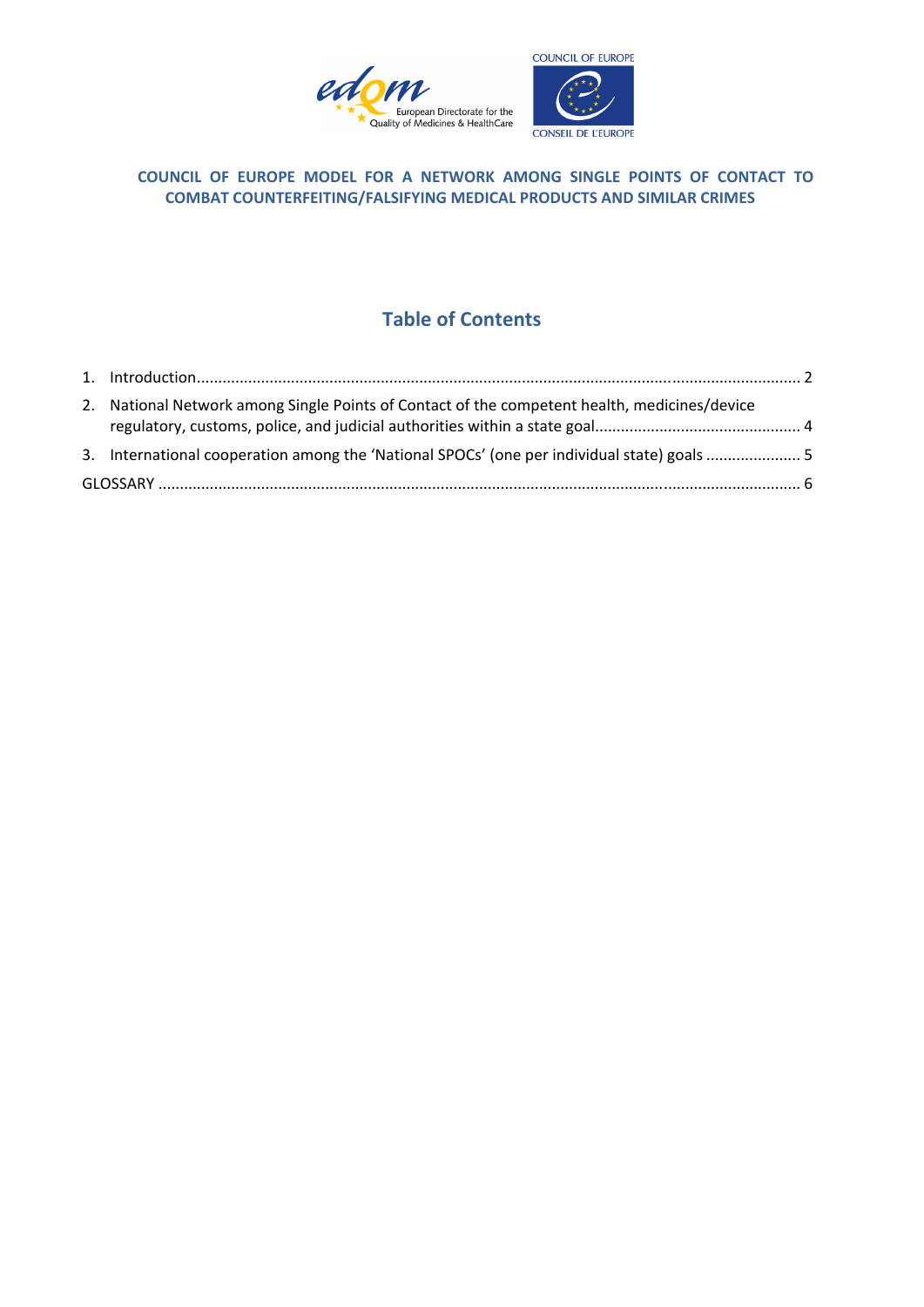**Note:** more information on terms underlined can be found in the glossary.

# **1. Introduction**<sup>1</sup>

- Medical products that have been intentionally manufactured, marketed and distributed outside the scope of the regulatory system of the competent authorities:
	- are **unsafe**, present a **threat to patient health**, the **integrity of healthcare systems** and **security**;
	- mislead patients as to their contents (identity) or source (manufacture, distribution path);
	- are manufactured and distributed in unlicensed, unregulated and uninspected sites, frequently under unsanitary conditions;
	- there are no assessments of the benefits and risks of those medical products or their ingredients, no ongoing surveillance of their quality and safety;
	- therefore, no product recall and warning will be possible.

( $\rightarrow$ **Note:** for the purpose of this toolkit, medical products produced, marketed and advertised outside the regulatory control of the competent authorities are referred to as 'counterfeit/falsified medical products' **whether or not they originate from criminal** (see Glossary: Pharmaceutical crime) **or otherwise unlawful acts**).

- Combating counterfeit/falsified medical products requires **international cooperation** as producers, distributors, and traders act globally.
- A successful cooperation approach is **two-sided** and comprises:
	- *for cooperation within an individual country:* a network among single points of contact (SPOCs) within the different competent authorities;
	- *for international cooperation* among states, the national SPOCs network is **represented** by a 'National SPOC'.

See Chart 1 (next page)

- Networking within states and at the international level through SPOCs will enable states to protect public health and prevent health damage of patients and users, through:
	- enhancing the capacity to identify sources of counterfeit/falsified medical products;
	- managing and preventing risks posed by counterfeit/falsified medical products;
	- strengthening the capacity to combat and prevent counterfeit/falsified medical products at international level (e.g. regional joint investigations).

**Public health protection should be a priority.** 

 $\overline{a}$ 

{

 $1$  To assist policymakers, regulatory and enforcement authorities and industry representatives in preventing and combating counterfeit/falsified medical products, the Council of Europe developed this Single Points of Contact System (SPOC) Model endorsed by WHO IMPACT, Work stream 'Enforcement' chaired by PFIPC and Interpol; the model was tabled by PFIPC.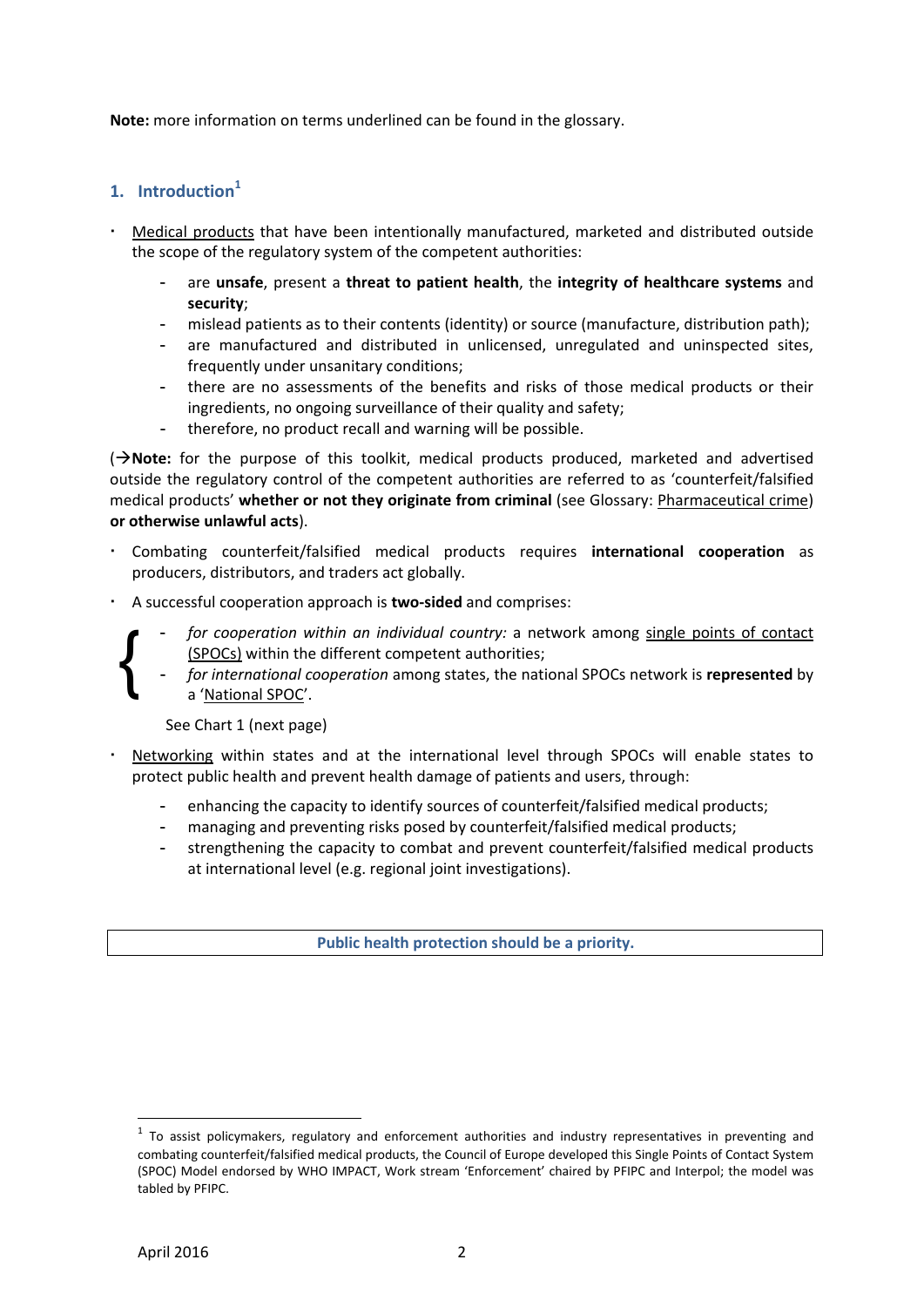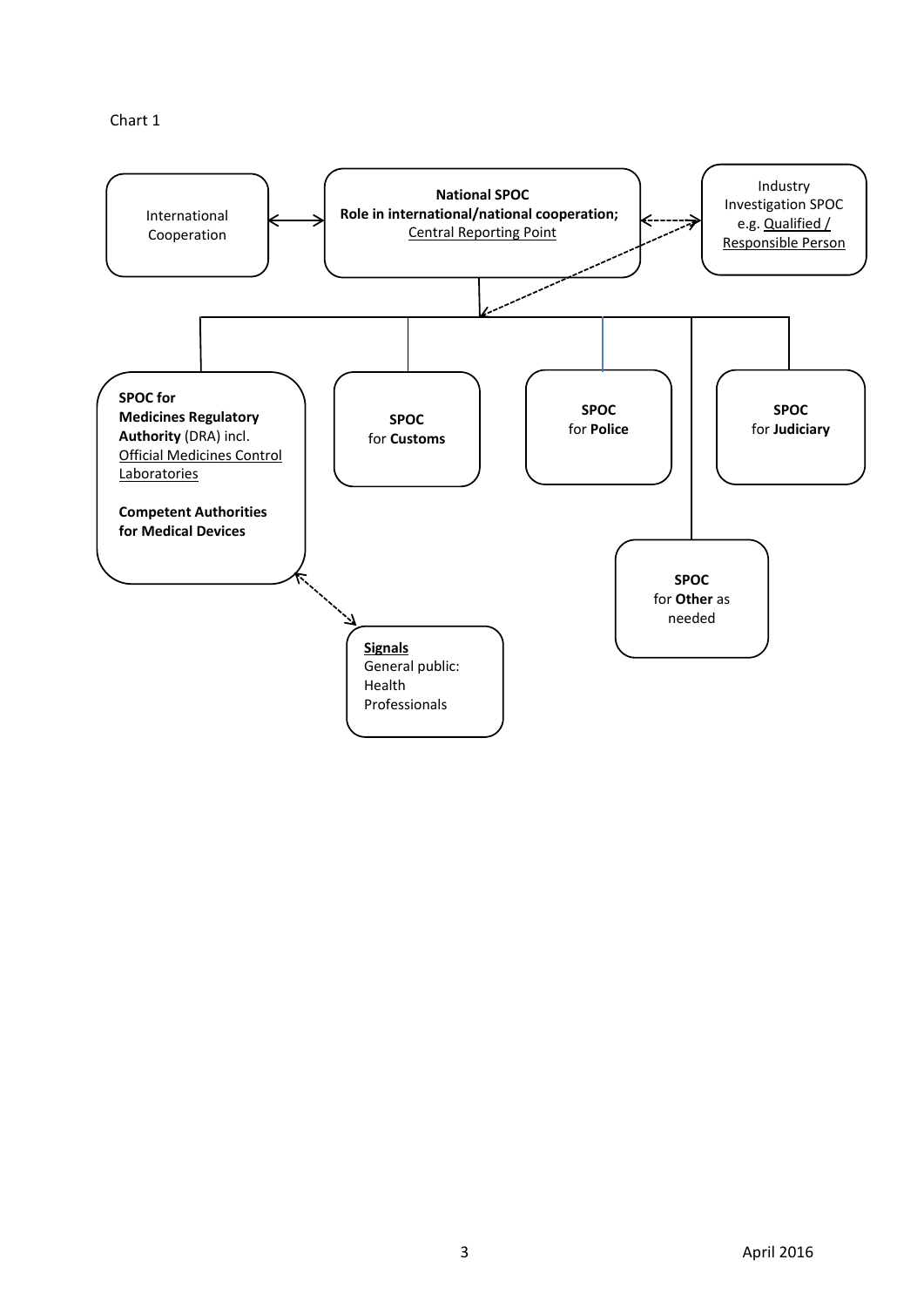**2. National Network among Single Points of Contact of the competent health, medicines/device regulatory, customs, police, and judicial authorities within a state.** 

## **Goals**

- Information collection, reporting exchange and analysis;
- Operational management of a signal of counterfeit/falsified medical products within individual area of responsibility of the competent authority;
- Collaboration-assistance in prevention/management of risks and unlawful actions;
- Collaboration-assistance in investigation; **optional**: coordination of investigation through the operational SPOC;
- Up-to-date lists of SPOCs for national/international cooperation.

## **Structure**

- Single Points of Contact (SPOCs) may be individuals or units;
- Specific nomination/designation of officials for cooperation within a SPOC unit or as a SPOC;
- Formal or informal cooperation agreements between authorities and other stakeholders (such as healthcare professionals, industry; **optional**: Qualified/Responsible Person/Industry investigation SPOC within a company performing the duties of a SPOC for the purpose of liaison and cooperation with authorities in the counterfeit/falsified medical product investigation);
- Regular and ad hoc meetings;
- Electronic, secured data management (databases).

# **If the SPOC is a single person, arrangements must be made to ensure a 24/7/365 effective communication link is made available for the other SPOCs.**

# **Function**

The national network develops procedures and implements:

- Receiving signals, data collection ('Reporting'): information will be collected using an appropriate *Rapid Alert Form<sup>2</sup> ;*
- Handling signals: see Chart 2, page 7;
- (Periodic) analysis: data/signals, reports, results of preventive/enforcement actions;
- **•** Training<sup>3</sup>;
- Awareness programs;
- Establishing and updating SPOCs lists (for national/international cooperation).

The **medicines/device regulatory authority SPOC** is responsible for the public health risk assessment of suspected/verified cases and follow-up to this assessment.

## **Skills**

Appropriate familiarity with relevant legislation in the field of counterfeit/falsified medical products and professional experience in enforcement.

 2 Rapic Alert Form – could be added as supplement, if desired

 $3$  Training – elements could be added as supplement, if desired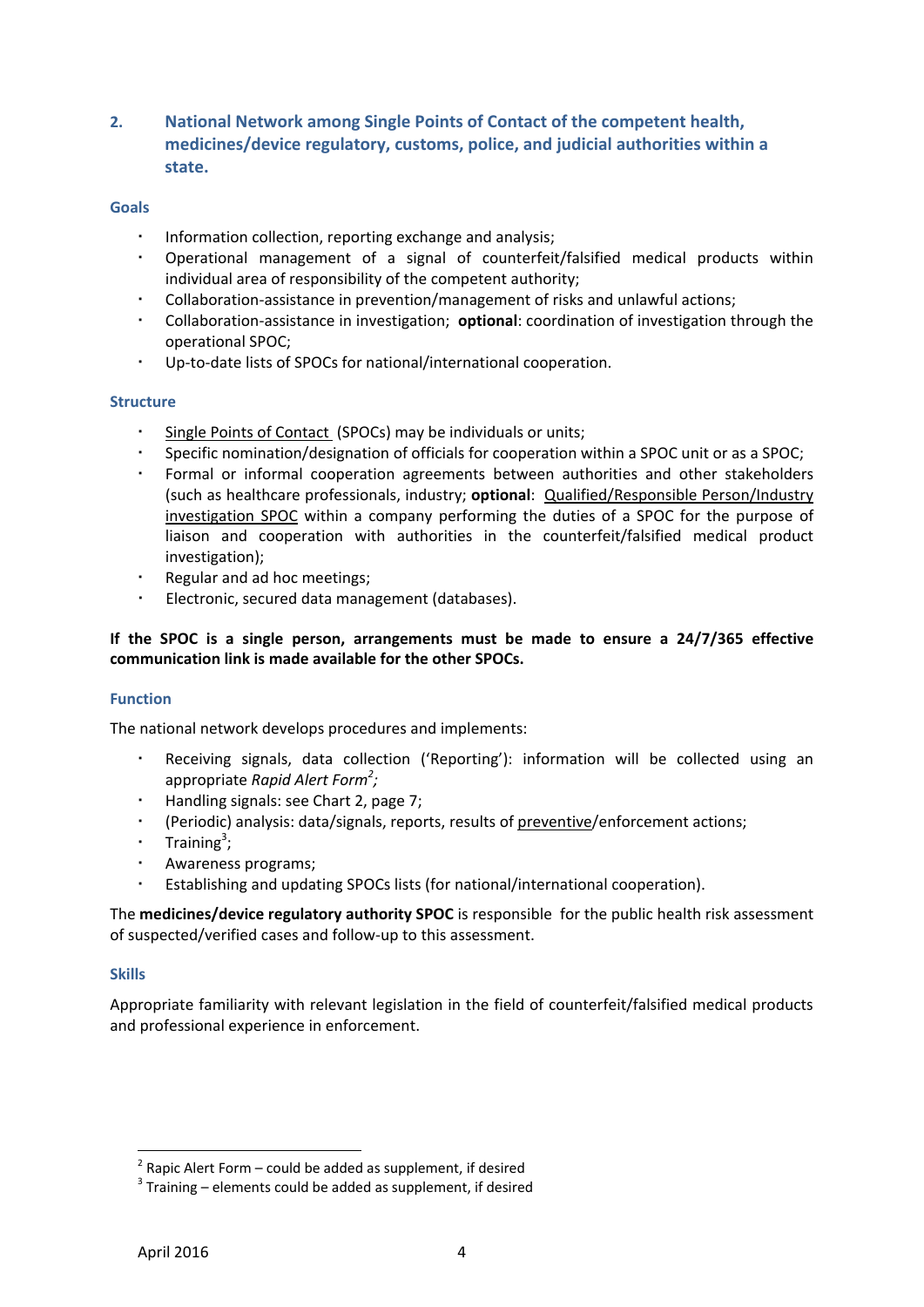## **3. International cooperation among the 'National SPOCs' (one per individual state)**

## **Goals**

In the case of counterfeit/falsified medical products moving across multiple borders/countries, **international cooperation** between the National SPOCs (one for each state) will ensure effective communition and provide a basis for collaboration in operative action at both national and international levels. It will also facilitate protecting patients promptly and timely from counterfeit/falsified medical products.

#### **Structure**

One 'National SPOC' of each individual state for international cooperation. **Optional:** regular meetings

### **Function**

Operates as contact point for an individual state within the **international cooperation** among the **National SPOCs** of individual states.

The National SPOC represents the SPOCs within the **health, medicines/device regulatory, customs, police, and judicial authorities** of an individual state.

The national SPOC is responsible for transmitting and receiving requests for information and/or cooperation as regards fighting counterfeiting/falsification of medical products.

#### **Skills**

(See item 2: Appropriate familiarity with relevant legislation in the field of counterfeit/falsified medical products and professional experience in enforcement).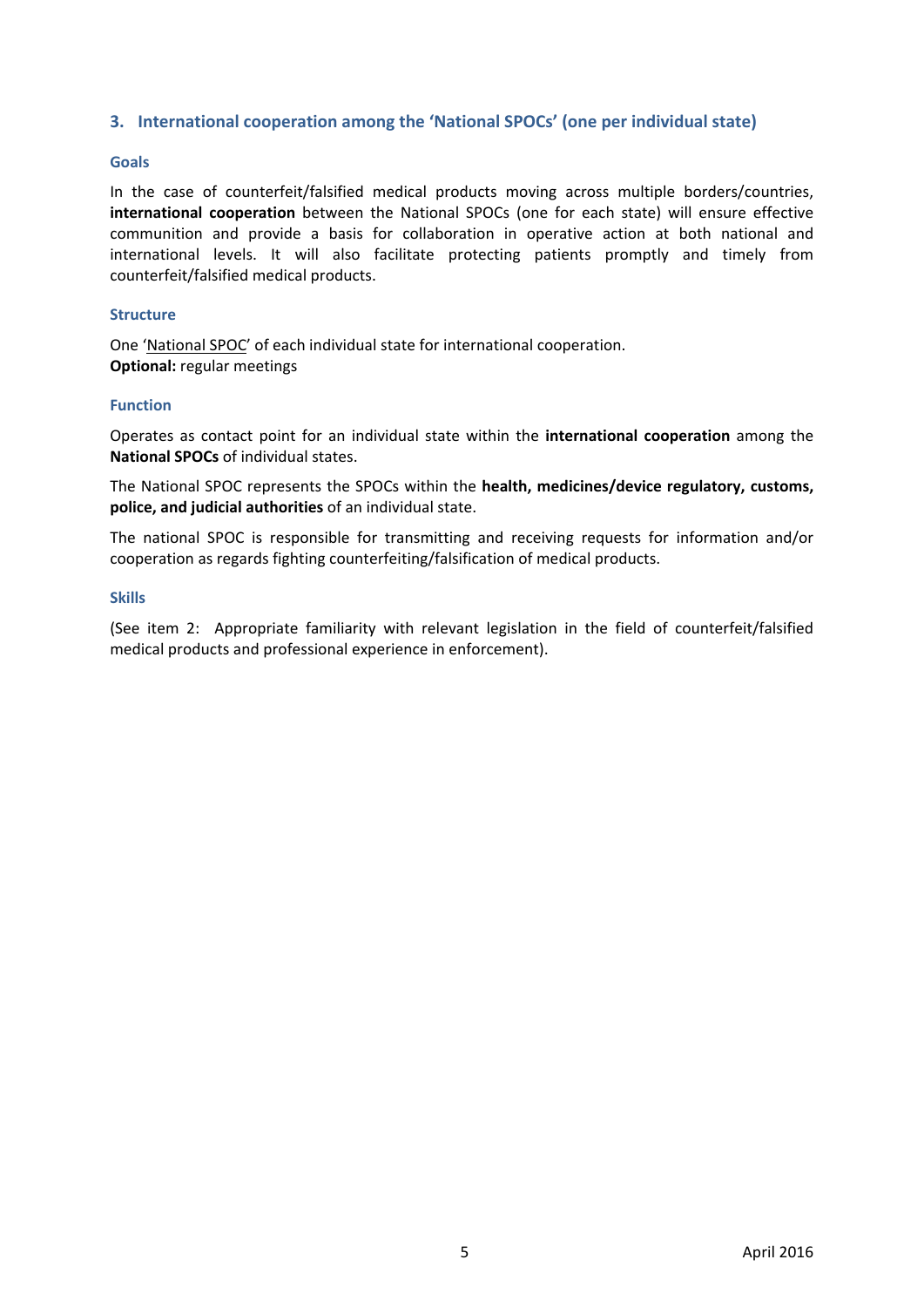

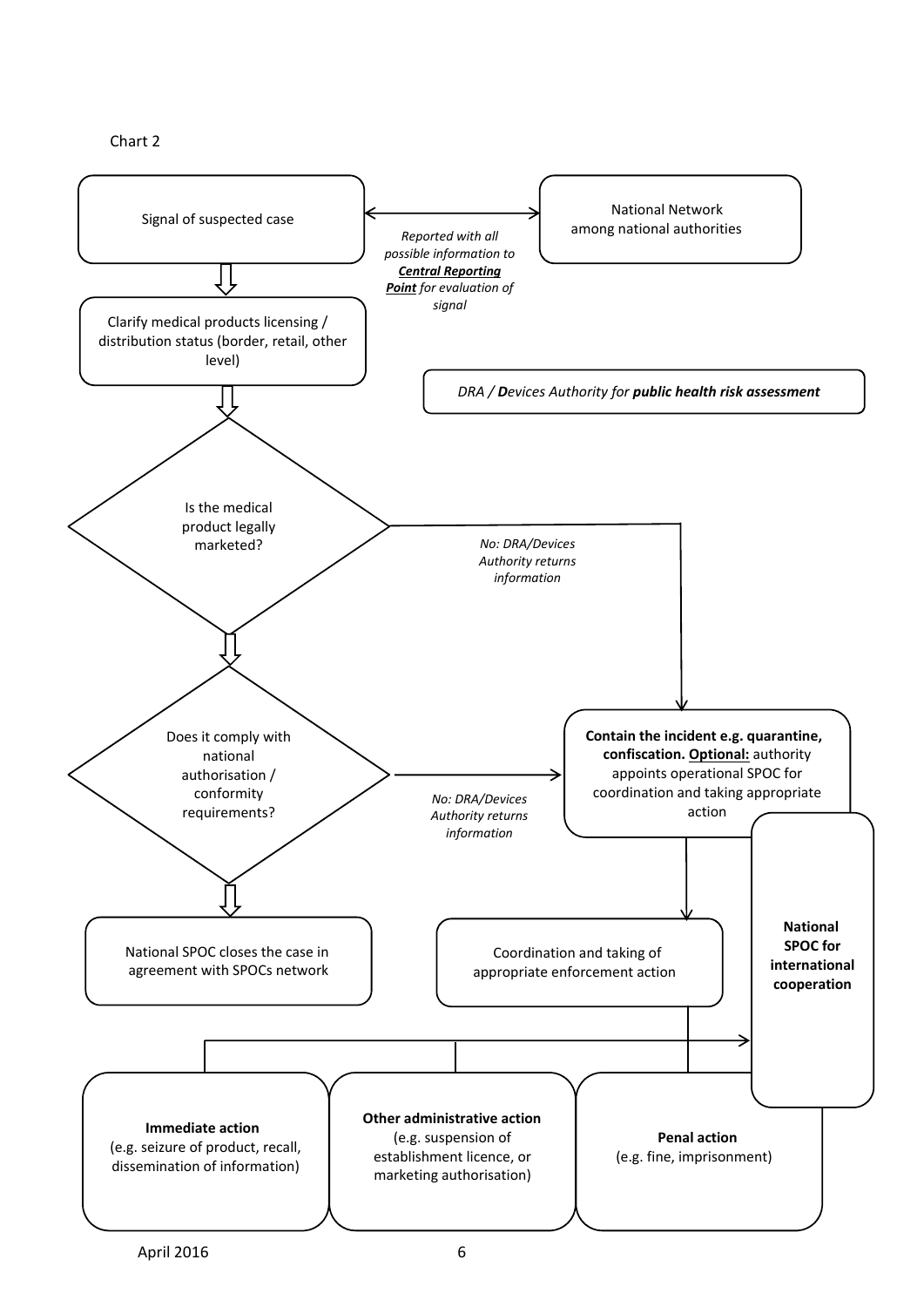### **GLOSSARY**

**Central Reporting Point:** The National SPOC should act as a point where all information on *medical products produced, marketed and advertised outside the regulatory control of the competent authorities whether or not they originate from criminal or otherwise unlawful acts* is centralised and information is disseminated to network partners (for the purpose of this toolkit: such medical products are referred to as 'counterfeit/falsified medical products'). Information/signals from stakeholders (such as industry, health professionals and patients) should be channeled through appropriate, fast and effective channels to the National SPOC.

**Medical Product:** For the purpose of this model, medical products are understood as medicinal products for human and veterinary use, active substances, excipients, medical devices, parts, materials and accessories of medical devices.

**National SPOC:** Operates as one contact point within the **international cooperation** between **'National SPOCS'** of individual states. The National SPOC represents the SPOCs within the competent authorities of a state; the national SPOC is responsible for transmitting and receiving requests for information and/or cooperation as regards fighting counterfeiting/falsifying medical products.

**Network:** Formal or informal collaboration between SPOCs at national and international level, as appropriate.

**Networking:** Activities between network members consisting of operational management and information exchange in relation to counterfeiting/falsifying medical products.

**Official Medicines Control Laboratories:** National medicines control laboratories/reference laboratories. They may be organised in an international network, are important partners and should be involved for their competencies in analytical verification, a pre-requisite for public health risk assessment.

**Operational SPOC:** The SPOC identified and appointed by the national authorities to coordinate and lead the investigation. SPOCs may agree on which agency will lead, but that is very different to who actually leads the investigation. For example, a police SPOC may have responsibility for the action happening, but the investigation may be by a different unit specialised in a particular field, e.g. serious crime where organised crime groups are involved. **The decision should be left to the national authorities to decide for themselves how investigations are done.** 

**Pharmaceutical crime:** criminal behaviour of people involved in producing, marketing and advertising outside the regulatory control of the competent authorities medicinal products.

**Preventive action:** Key preventive measures are namely the introduction, at national level, of quality and safety requirements of medical products on the one hand, and measures ensuring the safe distribution of such products on the other. States should lay down in their domestic law, the appropriate quality and safety requirements as well as the measures ensuring safe distribution. As one example of the latter, the introduction of adequate track and trace systems could be mentioned. As further preventive measures, training may be provided to health care professionals, providers, police, customs and relevant regulatory authorities and awareness-raising campaigns for the general public with the involvement of relevant non-governmental organisations and the media; to supervise all professional activities within the distribution chain of medical products, as well as to develop agreements with Internet Service Providers and Domain Registrars to facilitate actions against websites involved in the promotion and selling of counterfeit medical products.